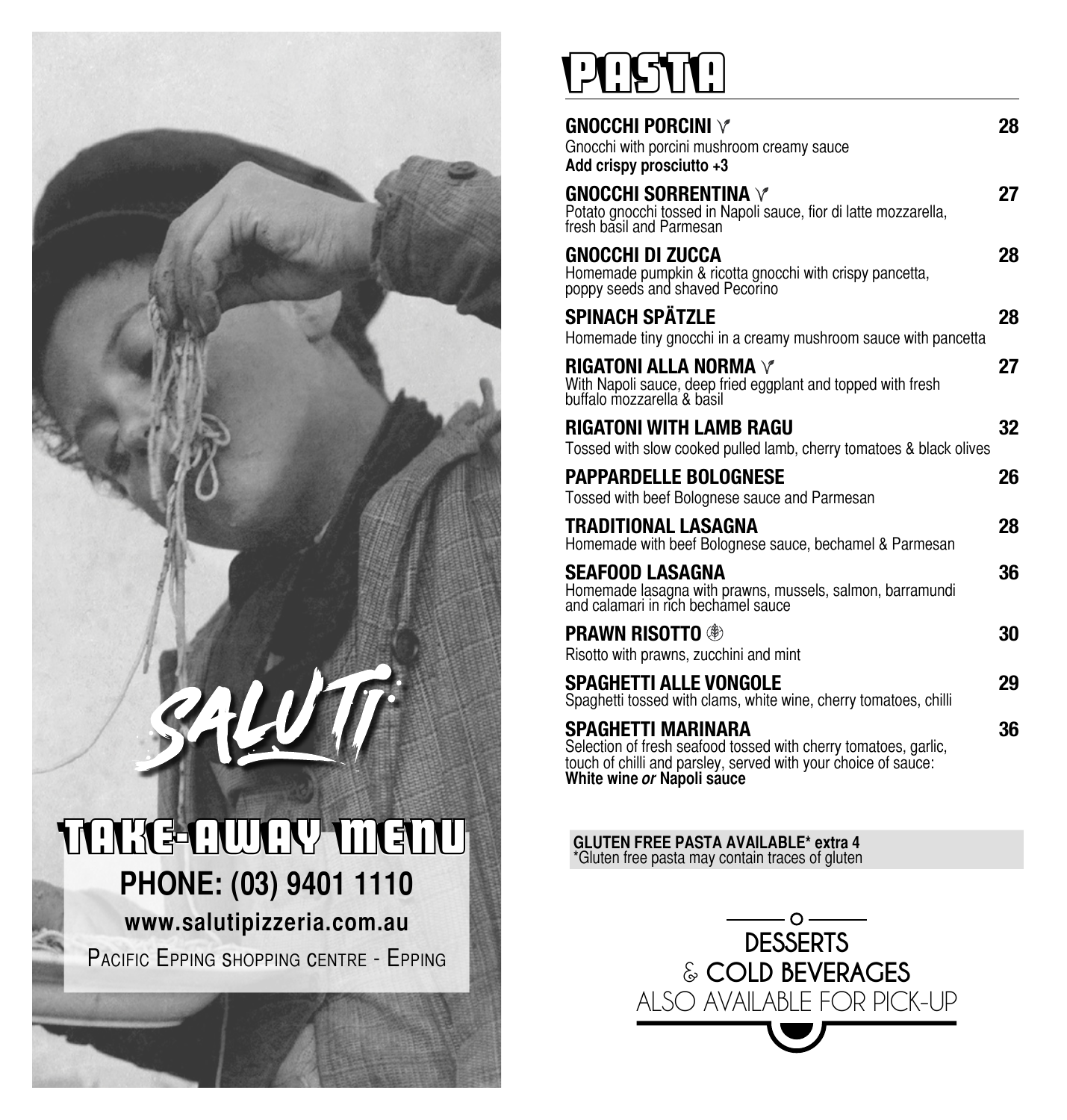### PIZZA WOODFIRE

#### **GOURMET**

| SALUTI                                                                                                                          | 26 |
|---------------------------------------------------------------------------------------------------------------------------------|----|
| Mozzarella cheese, Italian pancetta, smoked scamorza cheese,                                                                    |    |
| roast potatoes & rosemary<br>Salsiccia Truffle                                                                                  | 27 |
| Mozzarella cheese, truffle, mushrooms, Italian sausage, Parmesan                                                                |    |
| <b>GAMBERETTI &amp; ZUCCHINE</b>                                                                                                | 27 |
| Fior di latte mozzarella, zucchini, prawn, cherry tomato,<br>fresh buffalo mozzarella, garlic oil and chilli flakes             |    |
| <b>ZIO FRANK</b>                                                                                                                | 25 |
| Mozzarella cheese, roast potatoes, hot salami, onion & rosemary                                                                 |    |
| TOSCANA<br>Mozzarella cheese, truffle, mushrooms, prosciutto, rocket,<br>shaved Parmesan                                        | 27 |
| <b>QUATTRO FORMAGGI V</b>                                                                                                       | 25 |
| Fior di latte mozzarella, smoked scamorza cheese, gorgonzola,<br>Parmesan, rocket & walnuts                                     |    |
| SALSICCIA FRIARIELLI<br>Mozzarella cheese, smoked scamorza cheese, Italian sausage,<br>friarielli (turnip tops) and chilli      | 27 |
| TRADITIONAL                                                                                                                     |    |
| MARGHERITA $\forall$<br>San Marzano tomato, mozzarella cheese & basil                                                           | 21 |
| REGINA $\vee$<br>San Marzano tomato, mozzarella cheese, basil, cherry tomato,<br>buffalo mozzarella, oregano. Add prosciutto +4 | 25 |
| VEGETARIANA V<br>San Marzano tomato, mozzarella cheese, mushroom, capsicum,<br>roast potatoes, red onions. Add hot salami +3    | 27 |
| CAPRICCIOSA<br>San Marzano tomato, mozzarella cheese, leg ham, mushroom,<br>olives & artichokes                                 | 26 |
| <b>MEXICANA</b><br>San Marzano tomato, mozzarella cheese, hot salami, olives,<br>red onion, capsicum & chilli flakes            | 26 |
| <b>CALABRESE</b><br>San Marzano tomato, mozzarella cheese, hot salami,<br>mushroom, buffalo mozzarella & oregano                | 27 |
| ITALIAN MEAT LOVERS<br>San Marzano tomato, mozzarella cheese, pancetta, leg ham,<br>Italian sausage, hot salami                 | 27 |
| MARI E MONTI<br>San Marzano tomato, mozzarella cheese, mushrooms, prawns,<br>olives, chilli                                     | 27 |
| SAN DANIELE<br>San Marzano tomato, mozzarella cheese, rocket,<br>prosciutto, buffalo mozzarella                                 | 27 |
| VEGAN MOZZARELLA AVAILABLE extra 4                                                                                              |    |

### CALZONI (folded pizza)

#### **CALZONE CLASSICO 25**

| San Marzano tomato, mozzarella cheese, mushrooms,<br>mild salami, leg ham            |    |
|--------------------------------------------------------------------------------------|----|
| <b>CALZONE PROSCIUTTO</b>                                                            | 27 |
| Mozzarella cheese, smoked scamorza cheese, prosciutto,<br>mushrooms, shaved Parmesan |    |
| <b>SPICY CALZONE</b>                                                                 | 26 |
| San Marzano tomato, mozzarella cheese, hot salami,<br>capsicum, red onion, chilli    |    |

### FOCACCIA

| OLIO E SALE $\forall\, \, \circledS$<br>Sea salt, evoo, oregano                                   | 12 |
|---------------------------------------------------------------------------------------------------|----|
| <b>Prosciutto ®</b><br>Sea salt, evoo, oregano, prosciutto                                        | 17 |
| MELTED MOZZARELLA & GARLIC $\forall$<br>Fior di latte mozzarella, sea salt, garlic, evoo, oregano | 17 |

### STARTERS TO SHARE

| <b>BEER BATTERED CHIPS</b> with rosemary salt $\vee$ $\mathbb{D}$                                                                                                                    | 10 |
|--------------------------------------------------------------------------------------------------------------------------------------------------------------------------------------|----|
| <b>POLENTA CHIPS</b> $\vee$ ®<br>Homemade polenta chips served with cheese fonduta sauce                                                                                             | 14 |
| <b>ARANCINO CLASSICO</b> (2pcs)<br>Handmade Arborio rice arancini with beef Bolognese sauce,<br>peas, saffron and mozzarella, served on Napoli sauce                                 | 16 |
| <b>ARANCINI TRUFFLE &amp; MUSHROOMS</b> $\sqrt{2}$ (2pcs)<br>Handmade Arborio rice arancini stuffed with mushrooms,<br>truffle sauce and mozzarella served with cheese fonduta sauce | 16 |
| <b>BRUSCHETTA</b> Y ®<br>Diced tomato marinated with fresh basil & red onion served<br>on ciabatta bread. Add buffalo mozzarella +4                                                  | 13 |
| <b>MOZZARELLA CHEESE STICKS</b> $\sqrt{\ }$ (4pcs)<br>Crumbed & fried with Italian herbs, served with homemade aioli                                                                 | 14 |
| EGGPLANT CHIPS $\forall$<br>Homemade fried eggplant chips served with rocket and chilli mayo                                                                                         | 15 |
| WOODFIRE OLIVES $\lor \textcircled{\tiny{\textcircled{\tiny{M}}}}$<br>House marinated woodfire olives served with pizza bread                                                        | 17 |
| <b>POLPETTE AL SUGO (4pcs)</b><br>Homemade beef meatballs slowly cooked with San Marzano tomato                                                                                      | 18 |
| <b>TRADITIONAL EGGPLANT PARMIGIANA V</b><br>Sliced eggplant layered and baked with Napoli sauce,<br>mozzarella, Parmesan and basil                                                   | 18 |
| SFORMATINO DI ZUCCHINE<br>Shortcrust pastry zucchini & pancetta with Parmesan sauce                                                                                                  | 16 |